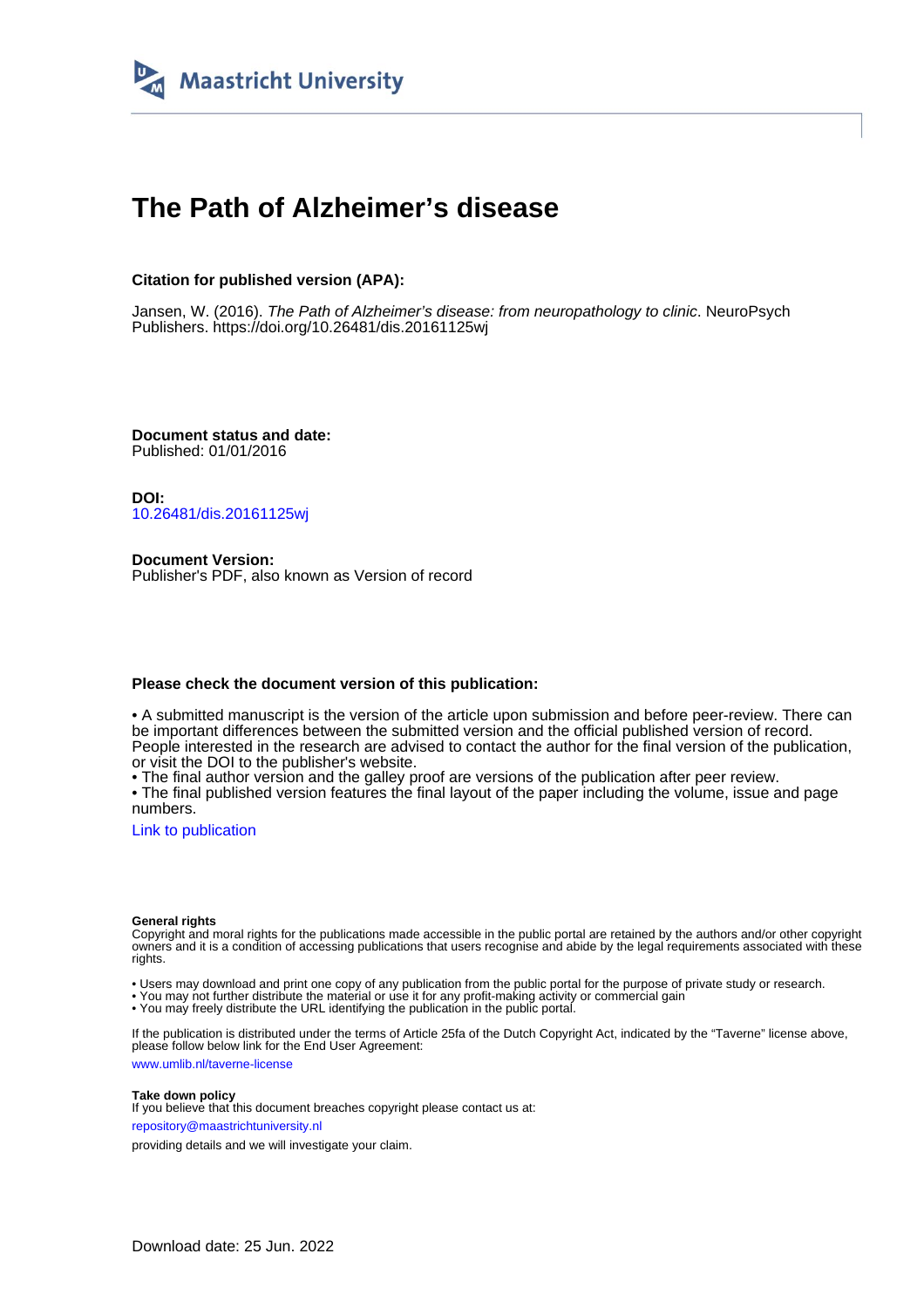## **SUMMARY**

Future disease-modifying interventions for Alzheimer's disease (AD) are most likely to be effective in the earliest stages of the disease. However, the development of treatment strategies is hampered by uncertainty about the evolution of the long pre-dementia phase of AD. To facilitate early identifcation, this thesis investigated the relation between risk and protective factors for AD, neuropathology and cognition in the pre-dementia phase of AD. In part I, we estimated the prevalence of AD pathology during life. In part II, we studied the relation between AD neuropathology and cognitive functioning. In part III, we investigated the cognitive trajectory preceding AD-type dementia diagnosis and its diagnostic value.

To understand the onset of AD, a reliable estimate of the prevalence of AD pathology during life was needed. We investigated the prevalence of amyloid pathology by individual participant data meta-analyses in which we measured amyloid with a PET or CSF biomarker. In **chapter 1**, we analyzed data from 55 studies and provided prevalence estimates of amyloid pathology in persons with normal cognition, subjective cognitive impairment and mild cognitive impairment (MCI) over an age range from 18 to 100 years. We showed that the prevalence of amyloid pathology was associated with age, APOE genotype, and presence of cognitive impairment. These fndings suggested a 20- to 30-year interval between frst development of amyloid positivity and onset of dementia. In **chapter 2**, we used data from 29 studies to estimate the prevalence of amyloid pathology in persons with dementia. Among participants with dementia, the prevalence of amyloid positivity was associated with clinical diagnosis, age, and APOE genotype. Findings indicated the potential clinical utility of amyloid imaging for diferential diagnosis in early-onset dementia and to support the clinical diagnosis of participants with AD-type dementia and noncarrier APOE-ε4 status who are older than 70 years.

The next step was to obtain a better understanding of disease progression by investigating the relationship between AD and other brain pathologies and cognition. In **chapter 3**, we performed a cross-sectional study of non-demented adults enrolled in the amyloid biomarker prevalence study and found that amyloid pathology was associated with low memory performance among cognitively normal individuals aged over 70 years, but not with low global cognition performance as measured with the MMSE. In MCI patients, amyloid pathology was related to low performance on both memory and MMSE at all ages. Male sex, low educational level and APOE-ε4 carriership advanced the onset of cognitive impairment independent of amyloid status. Results suggested an interval of 15 years between onset of amyloid positivity and memory impairment, and an interval of 15 years between onset of memory impairment and AD-type dementia. In **chapter 4**, we examined the relation of 7 neuropathologies with the trajectory of cognitive decline at varying ages in cognitively healthy persons recruited from the Religious Orders Study and Memory and Aging project in Chicago. After accounting for all pathologic indices, tangle density, Lewy bodies, gross infarcts and TDP-43 were associated with the nonlinear trajectory of cognitive decline. The deleterious efect of neuropathologies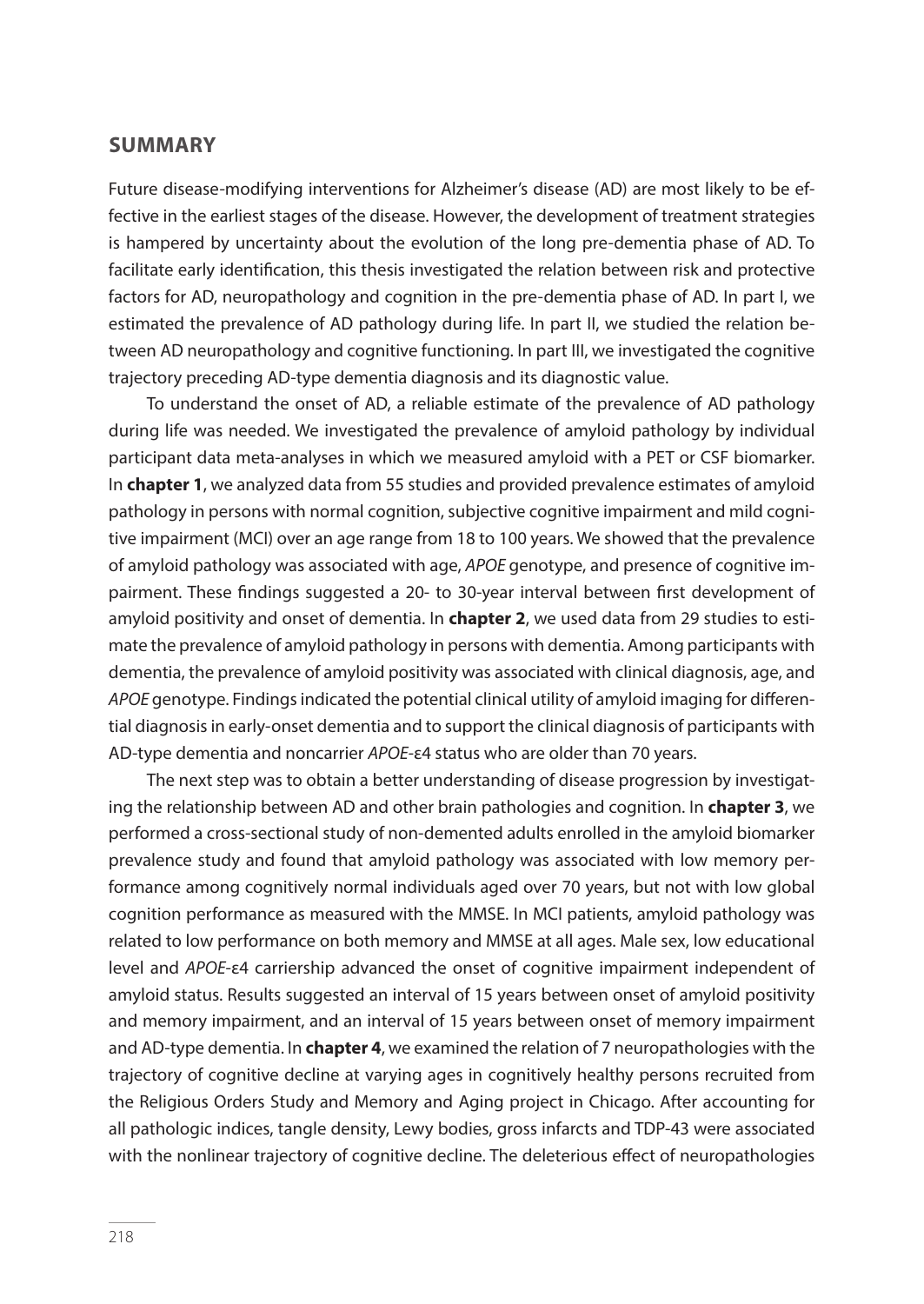Addendum

on the trajectory of cognitive decline did not systematically vary by age. This suggested that the neuropathologic mechanisms underlying cognitive decline in the young-old are similar to those contributing to cognitive decline in the old-old.

Knowledge about the development of AD should ultimately be implemented in clinical practice to promote individualized diagnosis and prognosis. In **chapter 5**, we assessed the rate of decline in 6 cognitive domains of initially non-demented individuals who developed dementia at follow-up and compared this with the rate of decline in persons who remained free of dementia by means of meta-analysis. During a mean observational period of 4.5 years prior to dementia diagnosis, the strongest indicators of future AD-type dementia were accelerated decline in episodic memory and global cognition. Decline in attention/information processing speed did not discriminate between future dementia converters and non-converters. In **chapter 6**, expert panels were asked to diagnose patients of the LeARN prospective cohort study without and with information on the neuropsychological assessment in order to investigate the added diagnostic and prognostic value of a complete neuropsychological assessment as administered after the clinical evaluation in memory clinics. We showed that administration of a complete neuropsychological assessment after standard clinical evaluation had added value for diagnosing cognitive syndrome and its underlying etiology in patients regarded as non-demented based on the frst clinical impression. Further, inclusion of neuropsychological assessment in the diagnostic process increased confdence in the diagnosis.

Overall, the studies in this thesis progressed the characterization and identifcation of persons at risk for AD-type dementia and therefore our conception of the path of AD.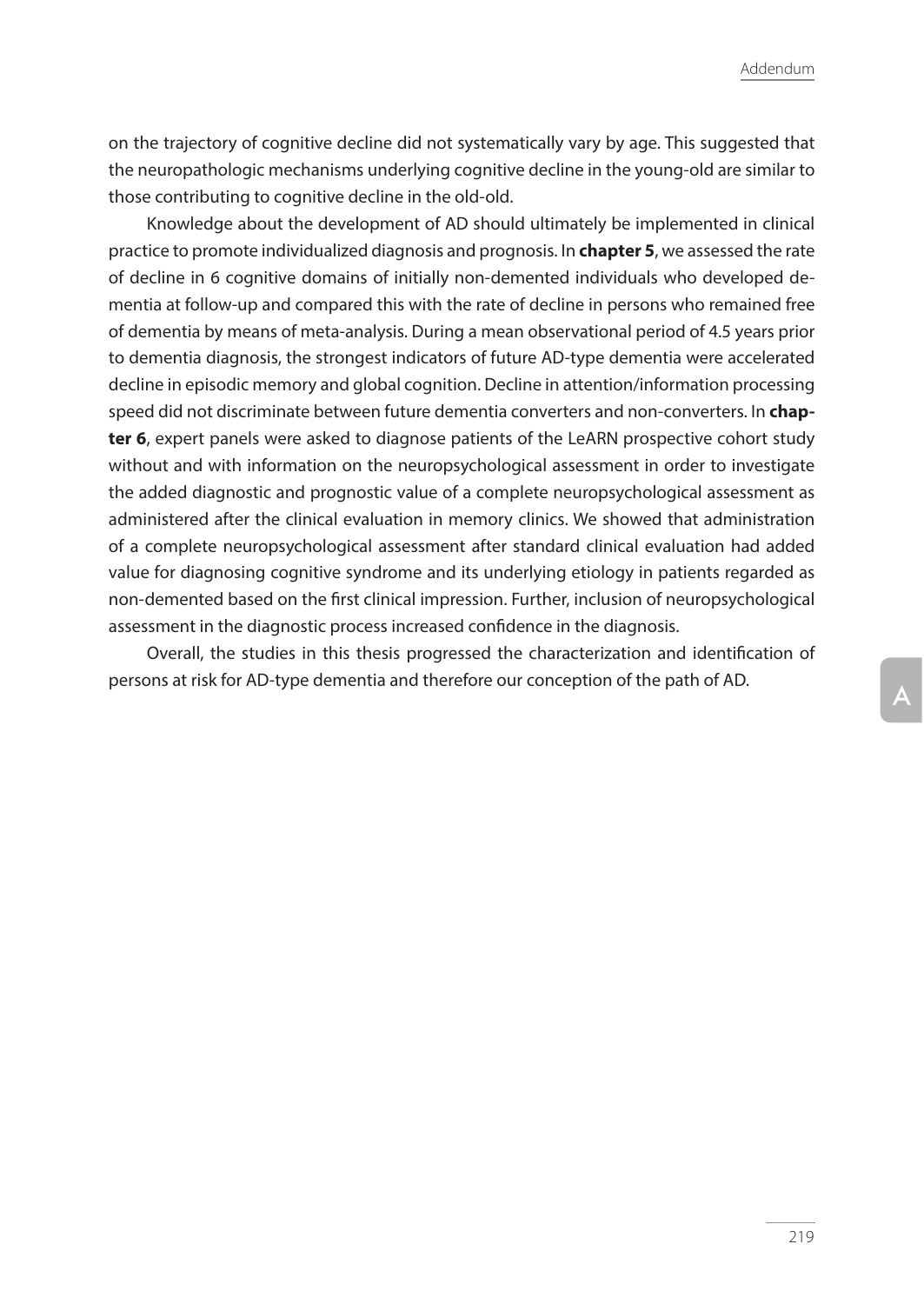## **NEDERLANDSE SAMENVATTING**

Toekomstige interventies tegen de ziekte van Alzheimer (AD) hebben de grootste kans van slagen in een zeer vroege fase van de ziekte. Het ontwikkelen van een behandeling wordt echter belemmerd door onduidelijkheid over het beloop van de lange pre-dementie fase van AD. Om vroegtijdige opsporing te bevorderen, werd in dit proefschrift onderzoek gedaan naar de relatie tussen risico- en beschermende factoren voor AD, neuropathologie en cognitie in de pre-dementie fase van AD. In deel I bepaalden we de prevalentie van AD pathologie tijdens het leven. In deel II hebben we de relatie tussen AD pathologie en cognitief functioneren bestudeerd. In deel III onderzochten we het cognitieve traject voorafgaand aan een AD-type dementie diagnose en de diagnostische waarde van het neuropsychologisch onderzoek.

Om beter te begrijpen hoe AD ontstaat was het noodzakelijk om een betrouwbare schatting van de prevalentie van AD pathologie gedurende het leven te maken. Wij onderzochten de prevalentie van amyloïde pathologie door middel van meta-analyses van data van individuele patiënten waarbij amyloïde pathologie was bepaald met beeldvorming (PET) of hersenvocht (CSF) biomarkers. In **hoofdstuk 1** analyseerden we gegevens van 55 studies. Op basis daarvan schatten we de prevalentie van amyloïde pathologie bij personen met normale cognitie, subjectieve cognitieve klachten en lichte cognitieve stoornissen (MCI) met leeftijden van 18 tot 100 jaar. We toonden aan dat de prevalentie van amyloïde pathologie geassocieerd is met leeftijd, APOE genotype en de aanwezigheid van cognitieve stoornissen. Deze bevindingen suggereerden dat er een interval van 20 tot 30 jaar bestaat tussen de ontwikkeling van amyloïde positiviteit en het begin van dementie. In **hoofdstuk 2** hebben we gebruik gemaakt van gegevens van 29 studies om de prevalentie van amyloïde pathologie te bepalen bij personen met dementie. We vonden dat de prevalentie van amyloïde positiviteit bij mensen met dementie gerelateerd was aan klinische diagnose, leeftijd en APOE genotype. Uit de bevindingen bleek ook dat amyloïde beeldvorming door middel van een PET scan bruikbaar is in de kliniek voor diferentiaaldiagnostiek bij dementie op jonge leeftijd en om een klinische diagnose te ondersteunen bij patiënten met AD-type dementie die ouder zijn dan 70 jaar en geen APOE-ε4 allel dragen.

De volgende stap was om een beter begrip van ziekteprogressie te krijgen door de relatie tussen hersenpathologie en cognitie te onderzoeken. In **hoofdstuk 3** hebben we een cross-sectionele studie gedaan naar volwassenen zonder dementie die deelnamen aan onze biomarker prevalentie studie. We vonden dat amyloïde pathologie geassocieerd was met lage geheugen prestaties onder cognitief normale personen ouder dan 70 jaar, maar niet met lage prestaties op globaal cognitief functioneren. Bij MCI patiënten was amyloïde pathologie gerelateerd aan slechte prestaties op zowel het geheugen als globale cognitie op alle leeftijden. Het mannelijk geslacht, een laag opleidingsniveau en APOE-E4 dragerschap vervroegden het ontstaan van cognitieve stoornissen onafhankelijk van de aanwezigheid van amyloïde pathologie. De bevindingen suggereerden een interval van 15 jaar tussen het begin van amyloïde